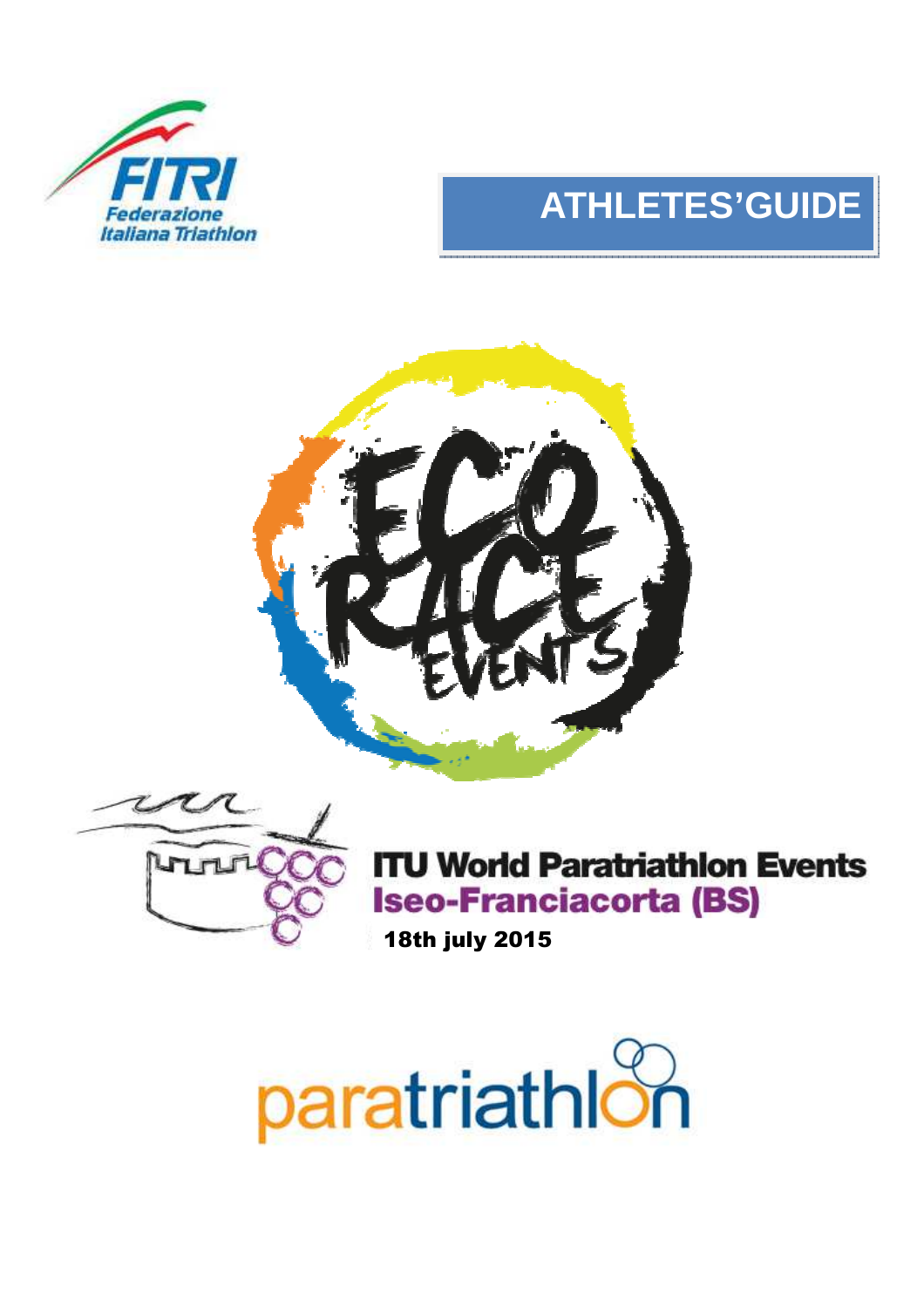# **TABLE OF CONTENTS**

| <b>10. USEFUL NUMBERS</b> |
|---------------------------|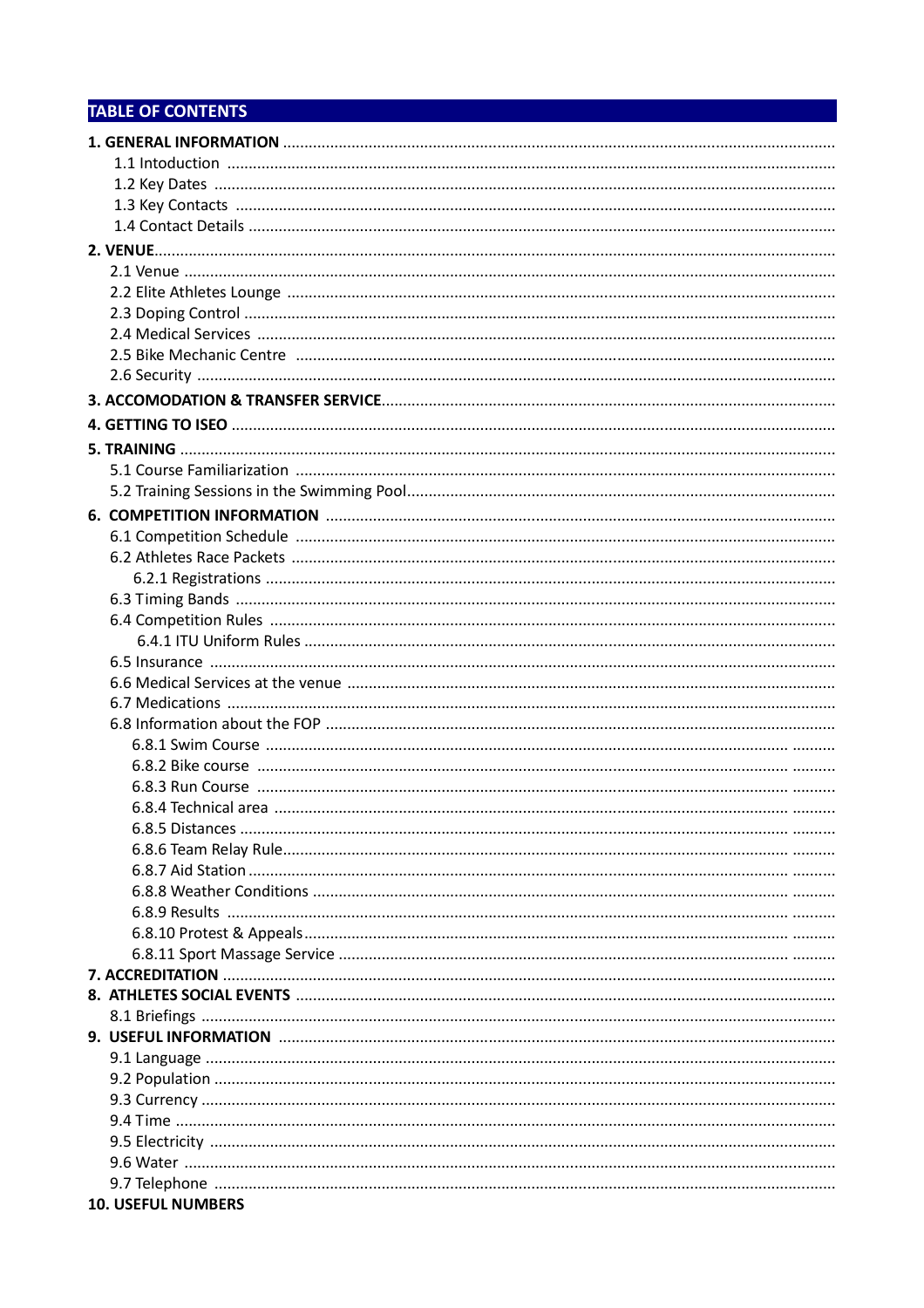

# **1. GENERAL INFORMATION**

# **1.1 Introduction**

The purpose of the Athletes Info Guide is to ensure that all Paratriathlon Athletes and Team Leaders are well informed about all procedures concerning the Event. The LOC has made every effort to ensure that the information contained in this Guide is correct and up-to-date. However, Team Leaders are advised to check with the Sport Info Center concerning any changes in the information included in this guide.

# **1.2 Key Dates**

| Athletes Briefing: Hotel Iseolago, Via Colombera 2, Iseo                  | Friday July 17th, 18h00   |
|---------------------------------------------------------------------------|---------------------------|
| Athletes Registration and Race Packet distribution: Via Colombera 2, Iseo | Friday July 17th, 19h00   |
| Welcome Party: Hotel Iseo Lago Via Colombera 2, Iseo                      | Friday July 17th, 20h00   |
| Start ITU World Paratriathlon Event: Port Gabriele Rosa                   | Saturday July 18th, 16h30 |
| Award Ceremony: Via Largo Zanardelli, Iseo                                | Saturday July 18th, 19h30 |

## **1.3 Key Contacts**

| <b>ITU Technical Delegate</b>                   | Jorge Garcia       | jorge.garcia@triatlon.org |
|-------------------------------------------------|--------------------|---------------------------|
| <b>Executive Director</b>                       | Luca Lamera        | lucalamera@mac.com        |
| LOC Paratriathlon Coordinator                   | Neil Mac Leod      | neilaml@hotmail.com       |
| <b>Technical Director</b>                       | Matteo Annovazzi   | matteoanno@inwind.it      |
| Race Office - Athletes Services - Accreditation | Laura Bendoricchio | triathloniseo@ecorace.net |
| Italian Triathlon Federation: NFs support       | Gabriella Lorenzi  | gabriellalorenzi@fitri.it |

# **1.4 Contact Details**

| Executive Director        | Luca Lamera   | lucalamera@mac.com  |
|---------------------------|---------------|---------------------|
| Paratriathlon Coordinator | Neil Mac Leod | neilaml@hotmail.com |

Website: www.ecorace.net



https://www.facebook.com/pages/ECO-RACE-Events/158210297627622



https://www.flickr.com/photos/121168214@N04/



https://twitter.com/EcoRaceSrl



https://www.youtube.com/channel/UCXlendz8Da5wA17OHYApEJQ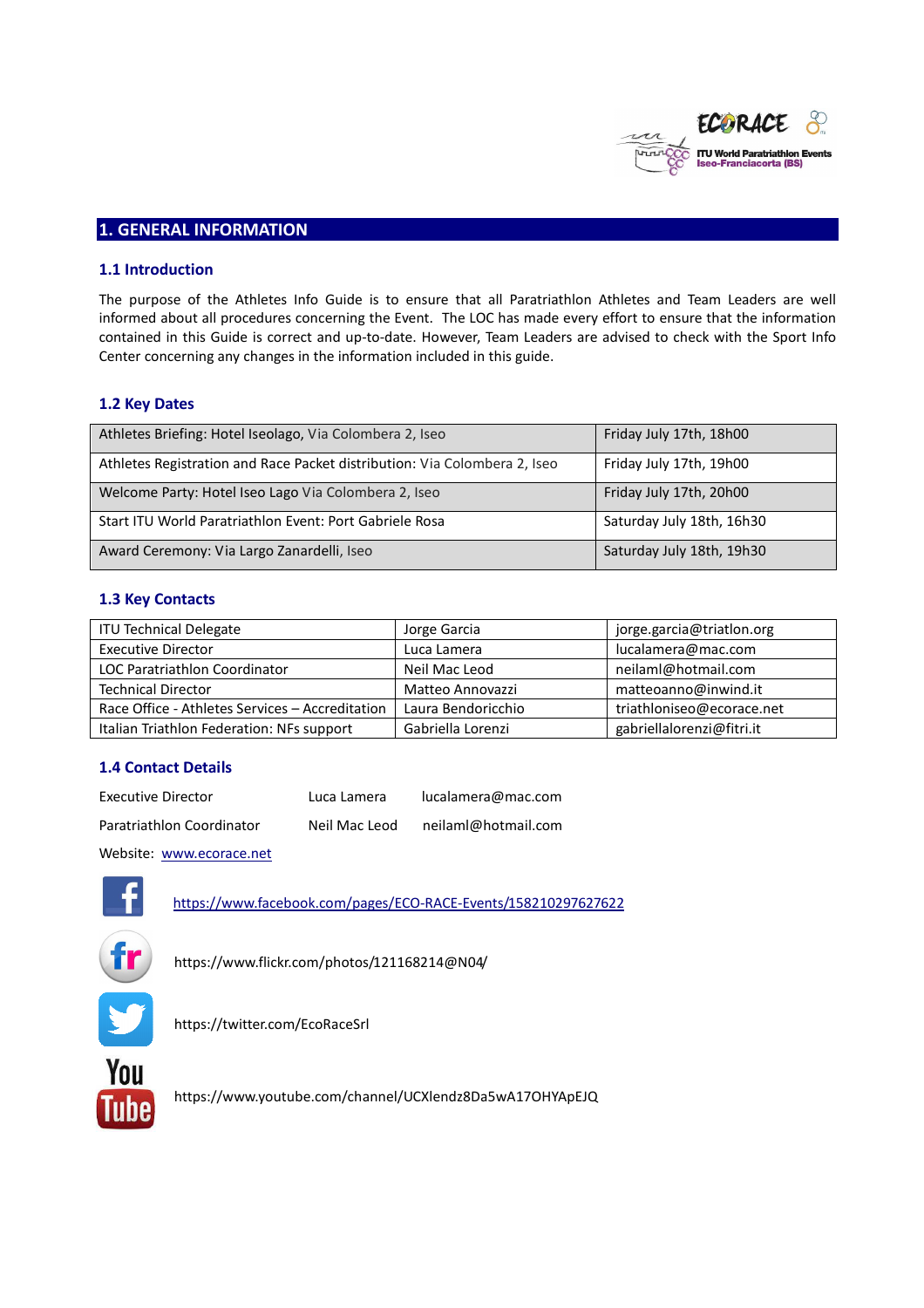

# **2. VENUE**

# **2.1 Venue**

The venue is in the city of Iseo, Lombardy, northern italian region



# **2.2 Elite Athletes Lounge**

Facilities including athletes' lounge and toilets are provided for the athletes in Via Porto (see the logistic map)

# **2.3 Medical Services**

First Aid and Emergency Medical Services will be available during the competition hours to anyone requiring medical assistance. Medical Tents will be provided on site at the recovery zone. Teams should ensure that they have appropriate medical insurance.

Doping Control will be performed according to the ITU/WADA rules

## **2.4 Bike Mechanic Centre**

There will be bike support available at 200mt far from the transition area, nearest the parking on Via Repubblica Saturday from 14h00 to 16h30

# **2.5 Security**

Police will manage the Road Closures and the traffic throughout the course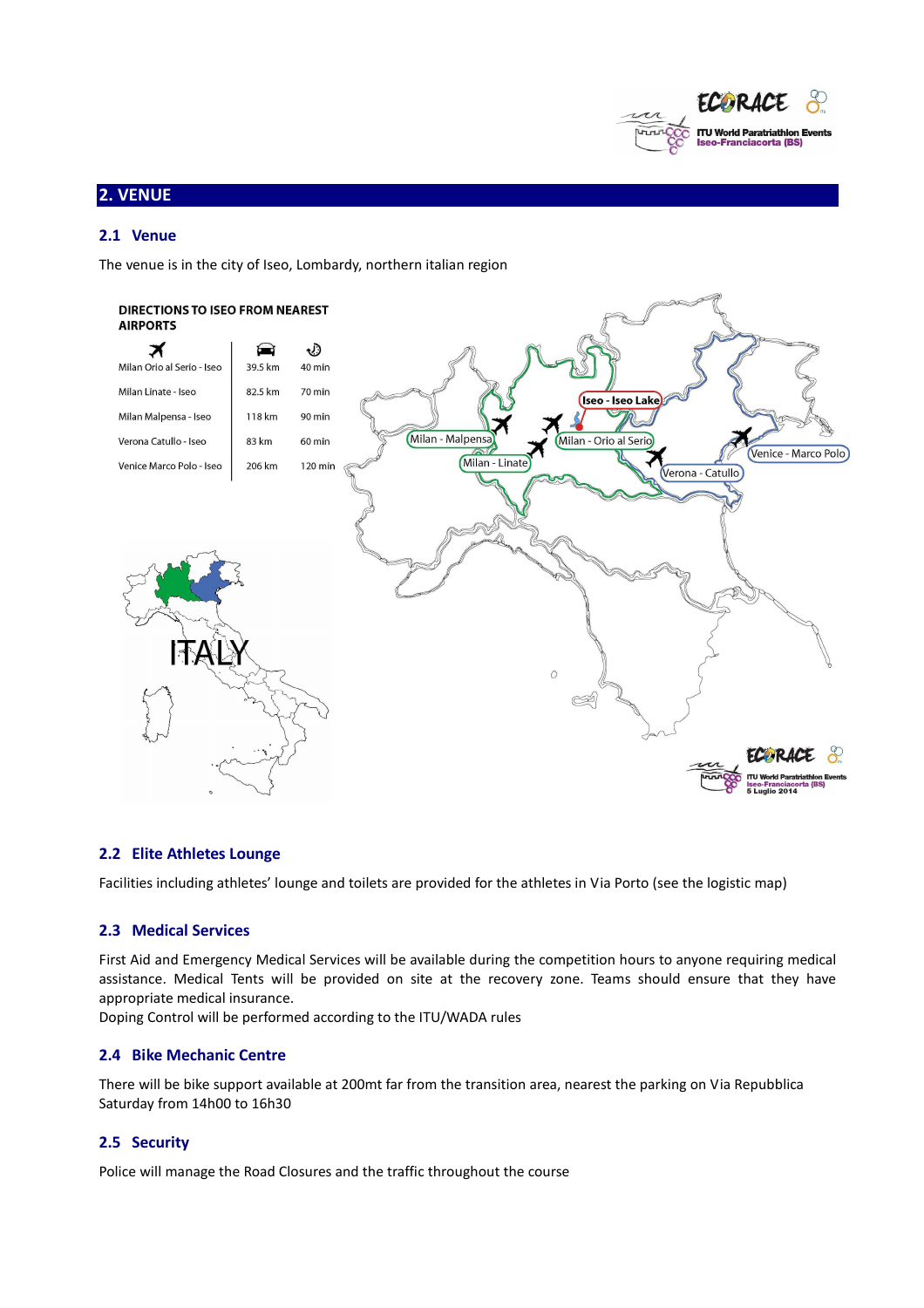

# **3. ACCOMODATION & TRANSFER SERVICE**

To reserve your accommodation and transfer service, please send a request complete of date of arrival/departure, airport and hour selected, name/surname and your flight schedule to the official travel agency "Riga di Vele"



#### **CONTACT:**

Emanuela Redaelli e-mail: info@rigadivele.it mobile phone: +39 340 999 2923 Phone number: +39 02 25137710

# **4. GETTING TO ISEO**

| By Car:   | Motorway: A4 Milano/Venezia: exits Palazzolo sull'Oglio, Rovato.      |
|-----------|-----------------------------------------------------------------------|
| By Train: | Brescia – Edolo (Iseo Station)                                        |
| By Plain: | Bergamo 40 km (Bus Bergamo-airport, Sarnico-bus station, Bus to Iseo) |

# **5. TRAINING**

#### **5.1 Course Familiarization**

You will be able to have the following course familiarizations for the athletes registered in the LOC Office:

- Thursday, from 19h00 to 20h00 Swim course Familiarization: Lido Belvedere Via Rovato 28
- Saturday, from 9h00 to 10h00 Bike course Familiarization: start area Þ
- Saturday, from 10h00 to 11h00 Swim course Familiarization: start area

During the course familiarization there will be medical services available. During the bike course familiarization LOC will escort the athletes round the course.

#### **5.2 Training Sessions in the Swimming Pool**

Pre-competition swimming training is possible in the following 25m pools:

#### **PISCINA SASSABANEK - Outdoor Swimming Pool: 25 mt**

| Distance from the race venue: 500mt |
|-------------------------------------|
|                                     |

The lanes in the 25m pools will be available without pre-reservation during the following hours:

Friday July  $17^{th}$ : 09:00 – 18:00

Saturday July  $18^{th}$ : 09:00 – 12:00

There are no secure bike storage facilities. **Free entrance athletes/coaches accredited in the official start list ID document mandatory.** Athletes can practise in the swimming pool at their own risk.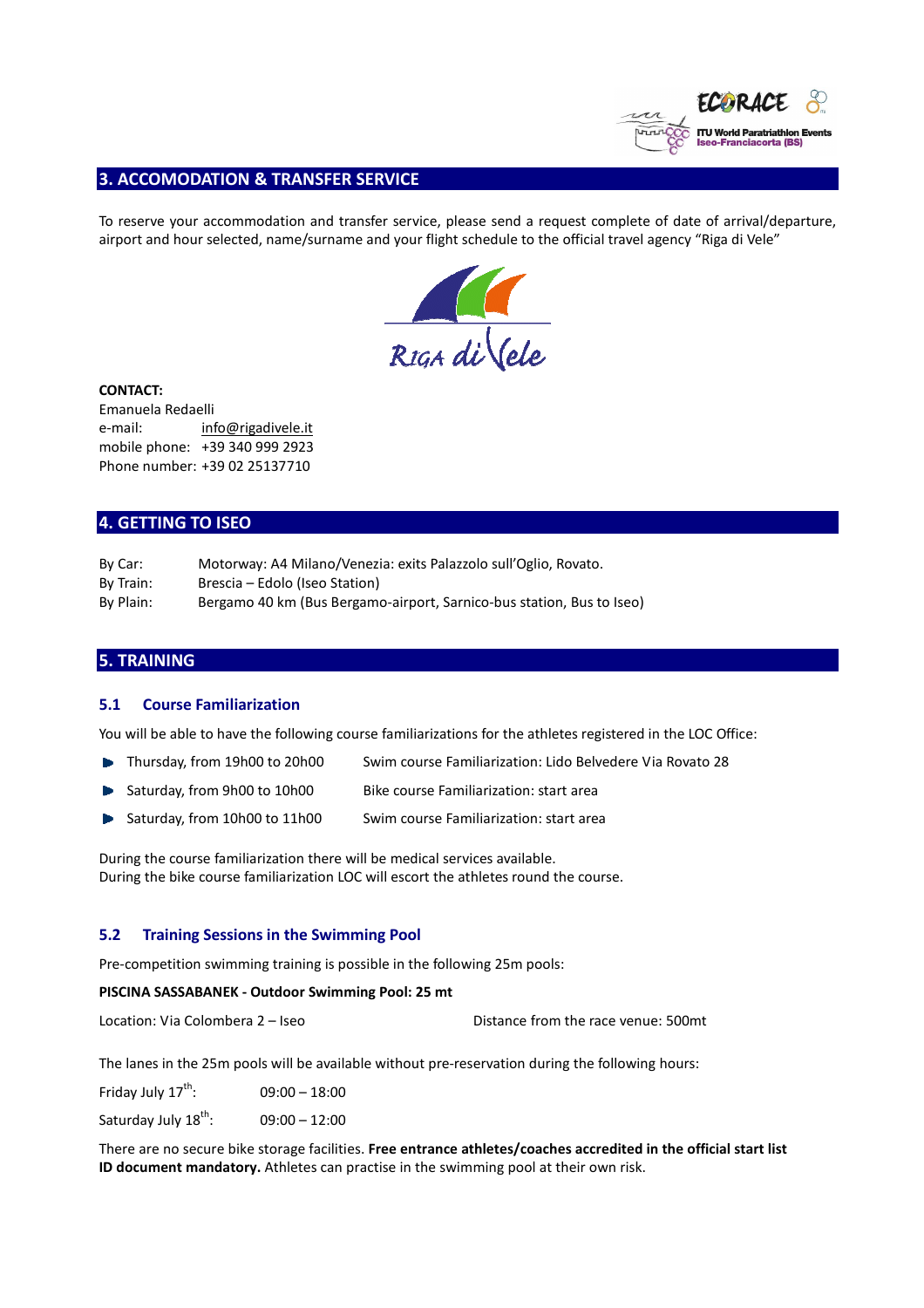

# **6.1 Competition Schedule**

| Thursday 16 <sup>th</sup> july 19h00       | Swim course Familiarization: Lido Belvedere Via Rovato 28                 |
|--------------------------------------------|---------------------------------------------------------------------------|
| Friday 17 <sup>th</sup> july 18h00         | Athletes Briefing: Hotel Iseo Lago Via Colombera 2, Iseo                  |
| Friday 17 <sup>th</sup> july 19h00         | Athletes Registration and Race Packet distribution: Via Colombera 2, Iseo |
| Friday 17 <sup>th</sup> july 20h00         | Welcome Party: Hotel Iseo Lago Via Colombera 2, Iseo                      |
| Saturday 18 <sup>th</sup> july 9h00-10h00  | Bike course Familiarization: start area                                   |
| Saturday 18th july 10h00-11h00             | Swim course Familiarization: start area                                   |
| Saturday 18 <sup>th</sup> july 13h45-15h45 | Ahtlete's Lounge: Port Gabriele Rosa                                      |
| Saturday 18 <sup>th</sup> july 14h45-16h00 | <b>Check in Transition Area: Port Gabriele Rosa</b>                       |
| Saturday 18 <sup>th</sup> july 16h30       | Start ITU World Paratriathlon Event: Port Gabriele Rosa                   |
| Saturday 18 <sup>th</sup> july 19h30       | Award Ceremony: Via Largo Zanardelli, Iseo                                |
| Sunday 19 <sup>th</sup> july               | Olympic Triathlon National Event                                          |

# **6.2 Athletes Race Packets**

Athletes' race packets will be distributed at the registration and accreditation office.

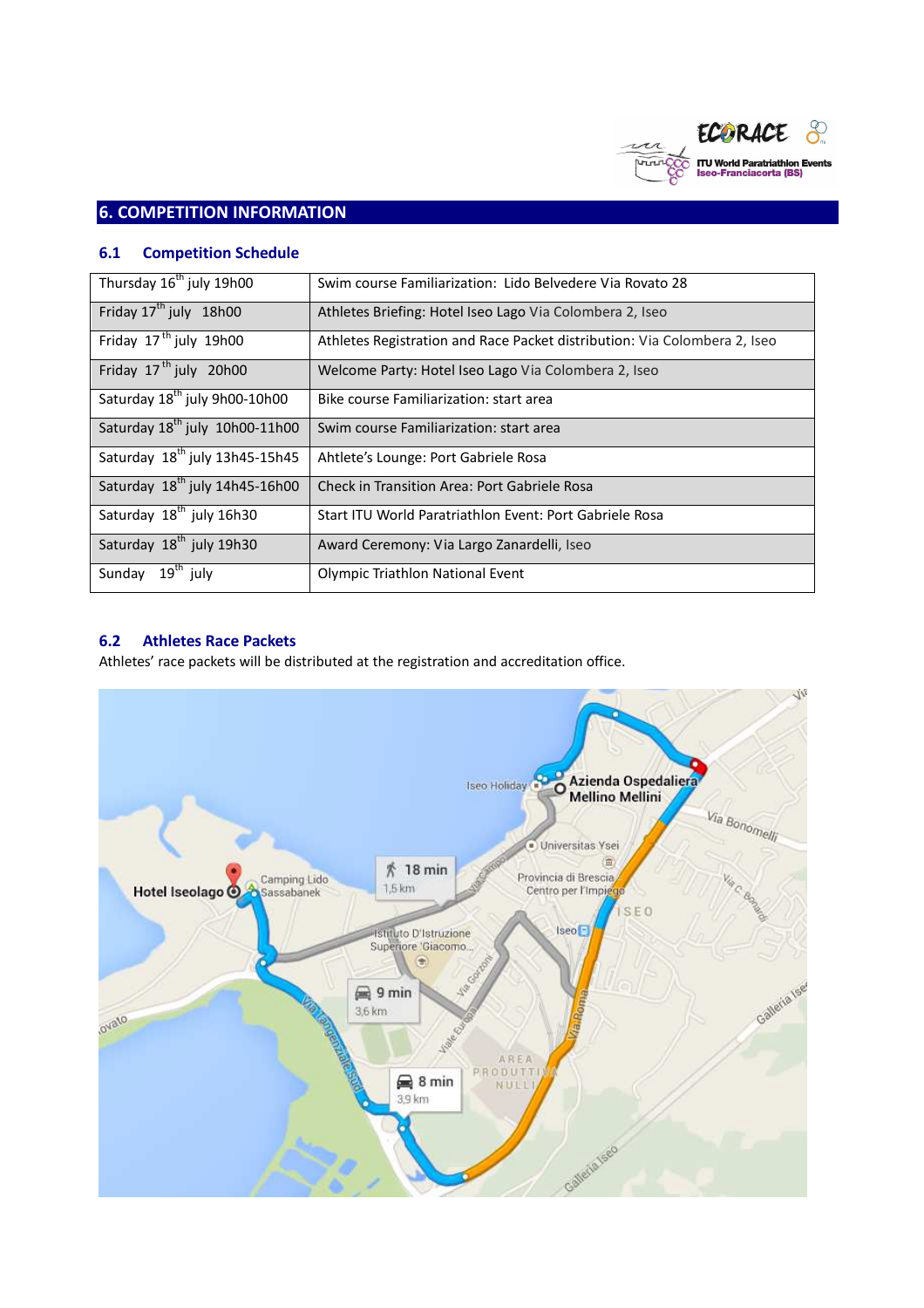

## **6.2.1 Registrations**

- Athletes must sign the ITU Athletes' Agreement, which states that any dispute arising from the ITU Rules that cannot be settled by its existing appeal procedure, shall be settled finally by the Court of Arbitration for Sport (CAS) in Lausanne, Switzerland, to the exclusion of recourse to ordinary courts. Once signed, the ITU Athletes' Agreement is valid until the end of the competition year it has been signed.
- National Federations are responsible for entering their athletes and coaches for all ITU Events using the ITU online system on www.triathlon.org.
- All questions regarding entries must be submitted via e-mail to entries@triathlon.org.
- Athletes must provide picture ID at race registration/packet pick-up prior to competition
- The official start list will be produced and published inside the ITU web site www.triathlon.org. No athlete will be included in the start list if the entry has not be processed through ITU on line entry system.
- The athlete registration at the event will not proceed until payment by bank transfer has been received in full from the LOC within the **deadline of july 4st :**

Holder: Sport & Wellness srl ssd Bank: BCC agenzia Romano di Lombardia bg IBAN: IT 27 M 08514 53420 0000 0002 7144 swift: ICRAITRREA0 (ultimo numero è zero

*Important: copy of the bank transfer joined to the here enclosed registration form has to be sent to the email: triathloniseo@ecorace.net* 

# **REMEMBER: Athletes must contact their NF to enter them via the ITU Online System if they want to be entered for an ITU race. There are no exceptions here**

#### **6.3 Timing Bands**

On the race day, athletes will be given a timing chip. Athletes will pick up the timing chips before the competitions, during their check-in procedure. Athletes have to return the timing band, in order to collect their bike from the Transition Area, after the race.

# **6.4 Competition Rules**

The ETU/ITU Event will follow the latest published Competitions Rules of the International Triathlon Union.

**6.4.1 ITU Uniform Rules:** to compete in ITU events, all the athletes must comply with the ITU Uniform Rules. Please download the here enclosed to document: http://www.triathlon.org/uploads/docs/PARATRIATHLON\_UNIFORM\_RULES\_AND\_APPROVAL\_PROCESS\_2014.pdf

#### **Please Remember**

- There are not restrictions in terms of colours, but the sponsor's logo must be positioned in the allotted sponsor space
- Family Name, NOC code and ITU logo are mandatory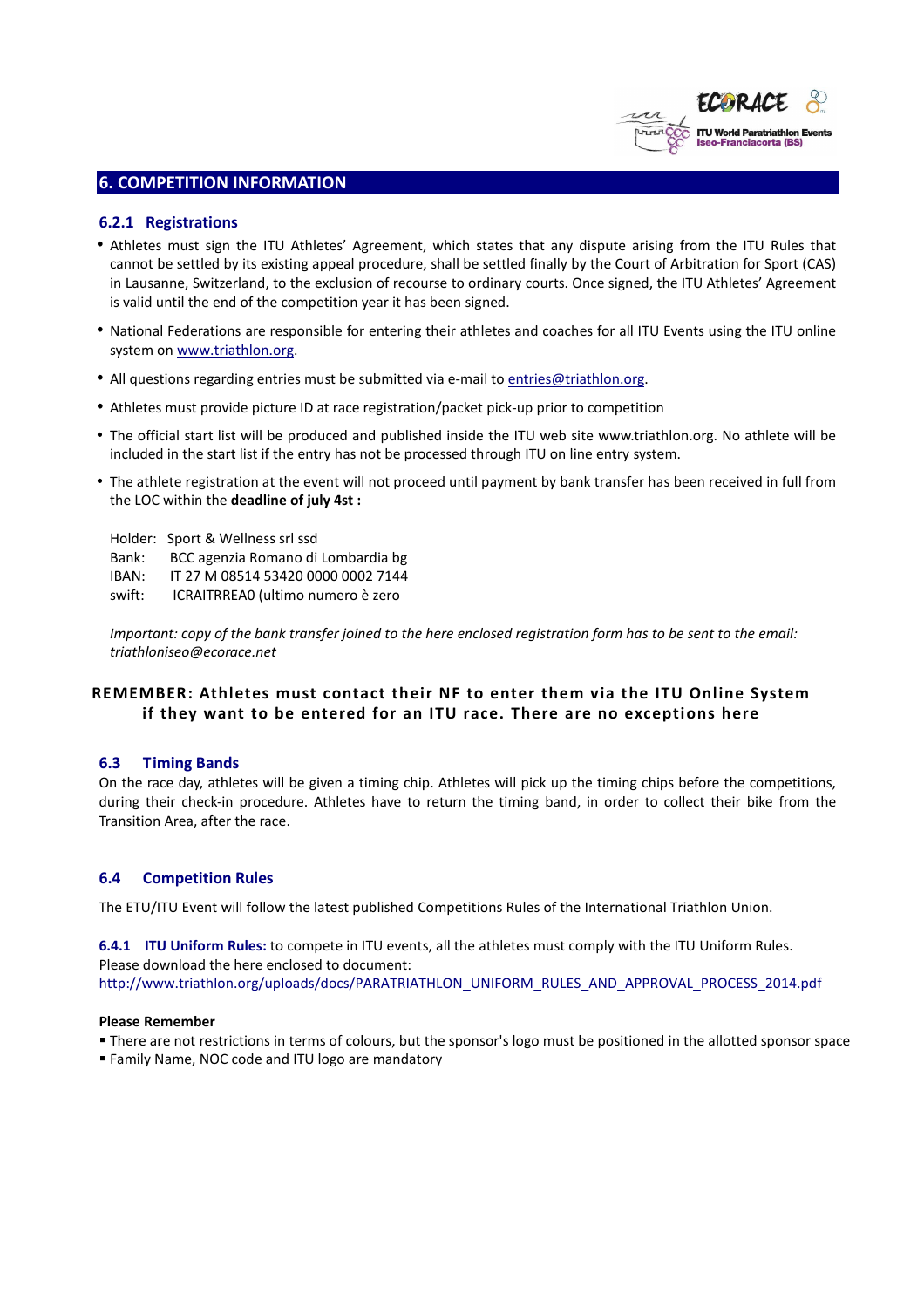

#### **6.5 Insurance**

The LOC has insurance with a reputable insurance company, a standard public liability and property damage insurance policy to cover the risks of insurable nature under this Agreement and the staging of the Event and related events. The insurance policy has named, as insured ITU Executive Board Members, ITU Staff, ITU International Officials, the Global Partners, Global Sponsors, the ETU Executive Board and Staff, the respective LOC directors, officers, agents, volunteers, employees and contractors. All athletes and team support personal must carry their own medical insurance.

#### **6.6 Medical Services at the Venue:**

First Aid and Emergency Medical Services, 3 Ambulances will be available to anyone requiring medical assistance at the venue, on Saturday July 5th. Medical and paramedic personnel will be available throughout competition times. A Medical Tent will also be provided on site at the finish area.

The person in charge for the Medical Area, Dott. Stefanini, mobile 0039.333.8406244 (only Saturday july 5<sup>th</sup>)

#### **HOSPITAL: AZIENDA OSPEDALIERA MELLINO MELLINI – OSPEDALE CIVILE DI ISEO**

Giardini Giuseppe Garibaldi, 7 - 25049 Iseo - telefono 0039.030 98871

#### **6.7 Medications:**

Athletes are advised to bring sufficient quantities of medications for personal use. It is wise to bring a letter from your personal doctor confirming your medical history and medication in case of emergency. If you have been prescribed a medication that is for restricted use in the WADA code, please ensure that you have submitted a TUE with your triathlon federation

# **6.8 Information about the FOP**

| <b>6.8.1 Swim Course:</b>   | One lap of 750 metres in the Lake of Iseo, one of the most astonishing small lakes of<br>the world                                                                                            |
|-----------------------------|-----------------------------------------------------------------------------------------------------------------------------------------------------------------------------------------------|
| 6.8.2 Bike course:          | 31aps x 6,5km, almost completely flat with a breathtaking view over the lake and<br>a peculiar passage in the old city center of Iseo, under the fifth century Church<br>Pieve di Sant'Andrea |
| 6.8.3 Run Course:           | 3 laps $x$ 1,5 km + 300 m in the center of Iseo with the finish line located in the main<br>square of Iseo                                                                                    |
| <b>6.8.4 Tecnical area:</b> | Technical Area will be located on the bike course. In this area is allowed fixing and<br>assistance                                                                                           |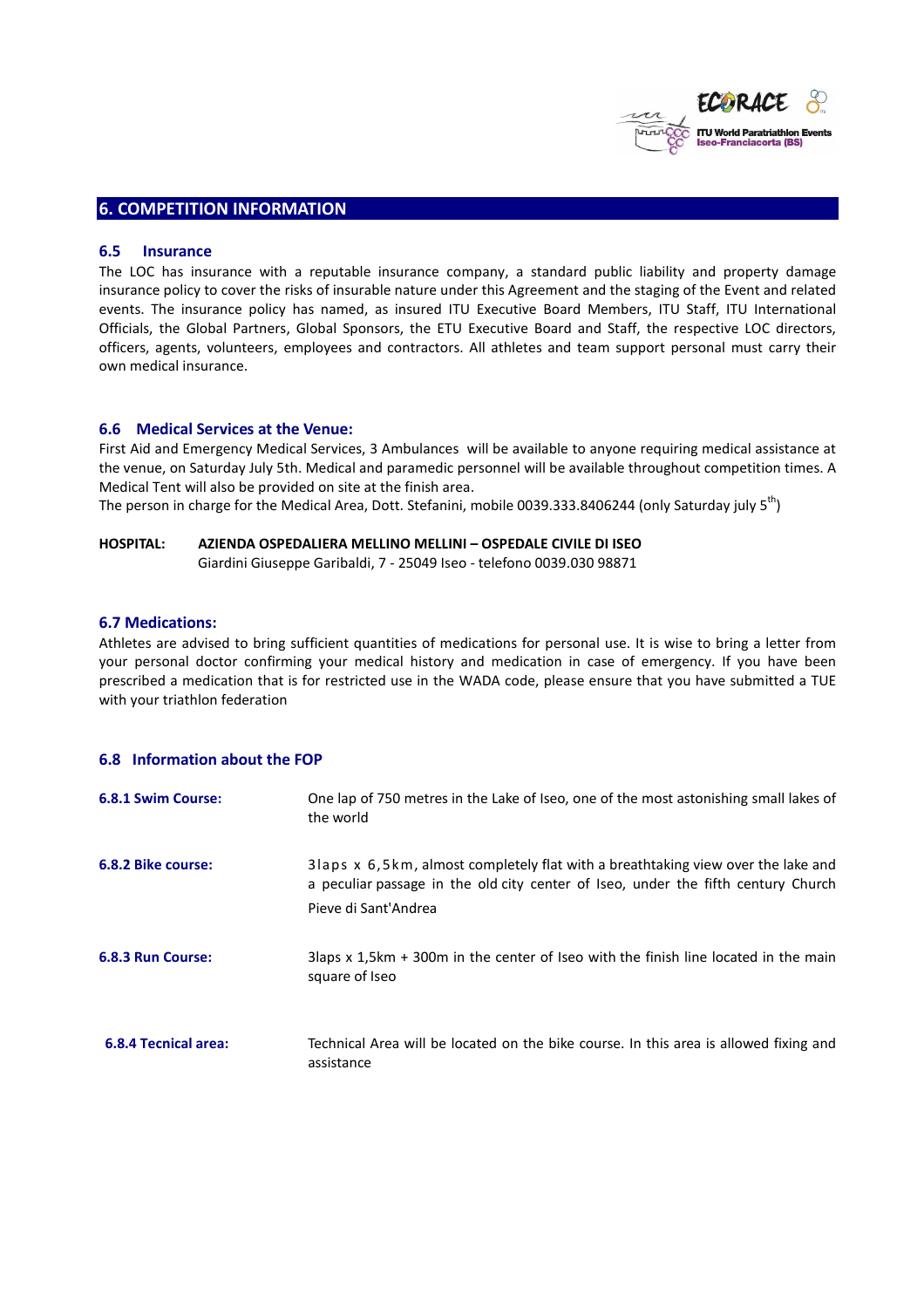

# **6.8.5 Distances:**

| Category                                              | Swim           | Bike                     | Run                                  |
|-------------------------------------------------------|----------------|--------------------------|--------------------------------------|
| <b>IParatriathlon:</b><br><b>IPT1-PT2-PT3-PT4-PT5</b> | $750m - 1$ lap | 19,5km:<br>3laps x 6,5km | 4.800km:<br>3laps x 1,5km<br>$+300m$ |

| 6.8.6 Aid Station:                                               | Aid station will be located at the finish area (beyond the finish line)                                                                                |
|------------------------------------------------------------------|--------------------------------------------------------------------------------------------------------------------------------------------------------|
| <b>6.8.8 Weather Conditions:</b>                                 | Weather Conditions for july: Maximum Temp: 28C° Minimum Temp: 17C°                                                                                     |
| 6.8.9 Results                                                    | Results will be uploaded live at the ITU official website www.triathlon.org. Also live<br>coverage of the race will be displayed through the web page. |
| 6.8.10 Protest & Appeals:<br><b>6.8.11 Sport Massage Service</b> | Standard procedures will be followed according to the ITU Competition Rules.<br>available to the athletes after the race at the transition area        |
|                                                                  |                                                                                                                                                        |

# **7. ACCREDITATION**

The LOC will provide to all the organizing committee members, ITU Technical Officials, athletes, VIPs, media, technical staff, court personnel, volunteers, etc .,the official Accreditation Card.

Accreditations will be distributed at the Race Office before the Technical Briefing. Only accredited people will be allowed to access certain venue areas. Accreditation Cards are colour-coded and provide access to specific areas of the competition areas. All accredited people are requested to carry their Accreditation Cards with them at all times and to show them upon request.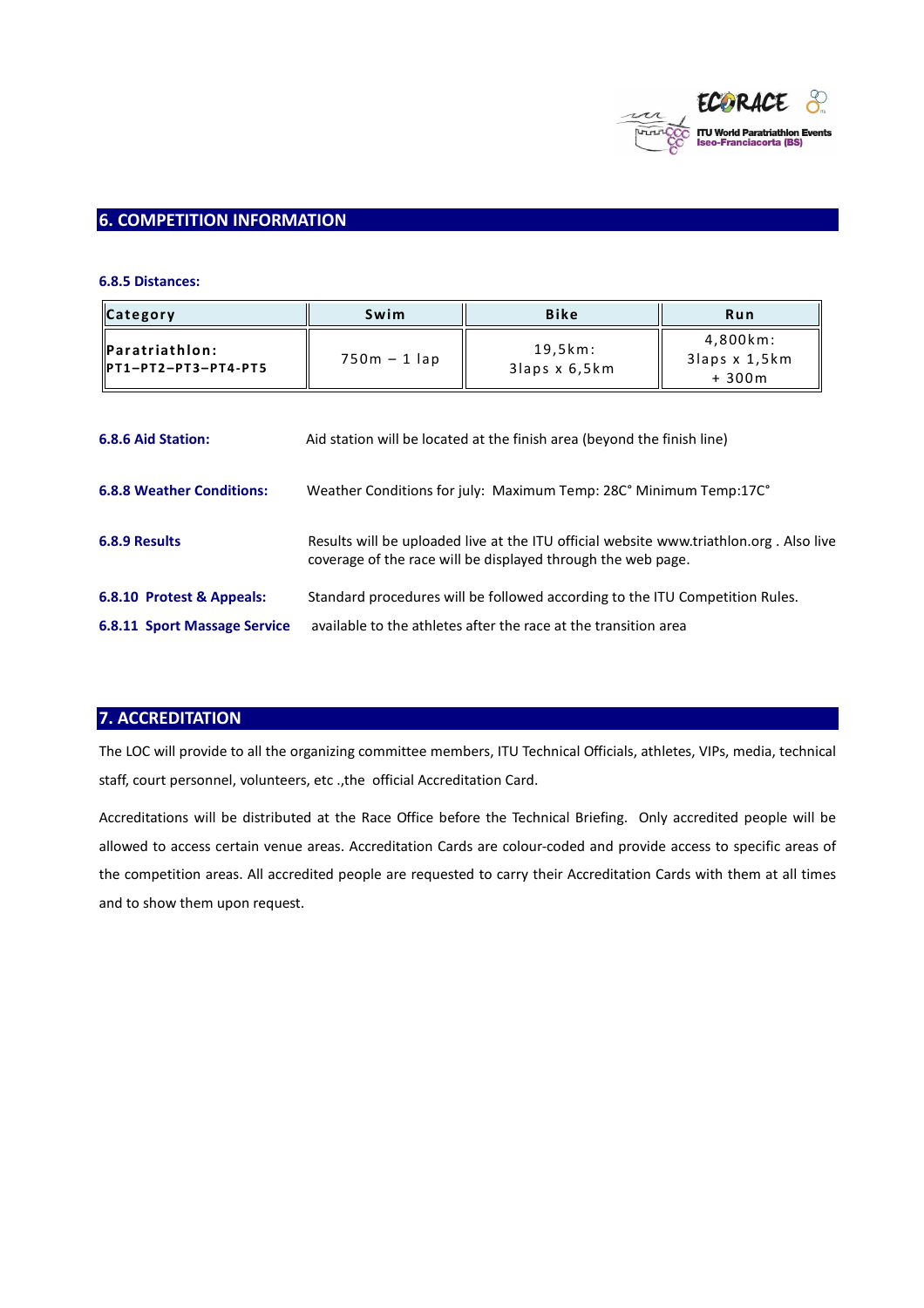

# **8. ATHLETES SOCIAL EVENTS**

#### **8.1 Briefings**

Date: Friday  $17<sup>th</sup>$  july18h00

Briefing location: **Hotel Iseolago**, Via Colombera, 2 - 25049 Iseo (Bs) - www.iseolagohotel.it

# **9. USEFUL INFORMATION**

**9.1 Language** The official language in Iseo is the Italian **9.2 Population** 9.094 people live in the city of Iseo **9.3 Currency** The currency of Italy is the Euro. Most major currencies may be exchanged at banks **9.4 Time Iseo time is (GMT +01:00) 9.5 Electricity** The electric current is 220 volts **9.6 Water Running water is appropriate for drinking 9.7 Telephone** If calling from abroad to Italy dial +39 To call abroad from fixed telephones in Italy must dial the prefix 00, the country code and the phone selected. Vodafone, Tim, Wind and Tre are the major mobile phone service providers in Italy.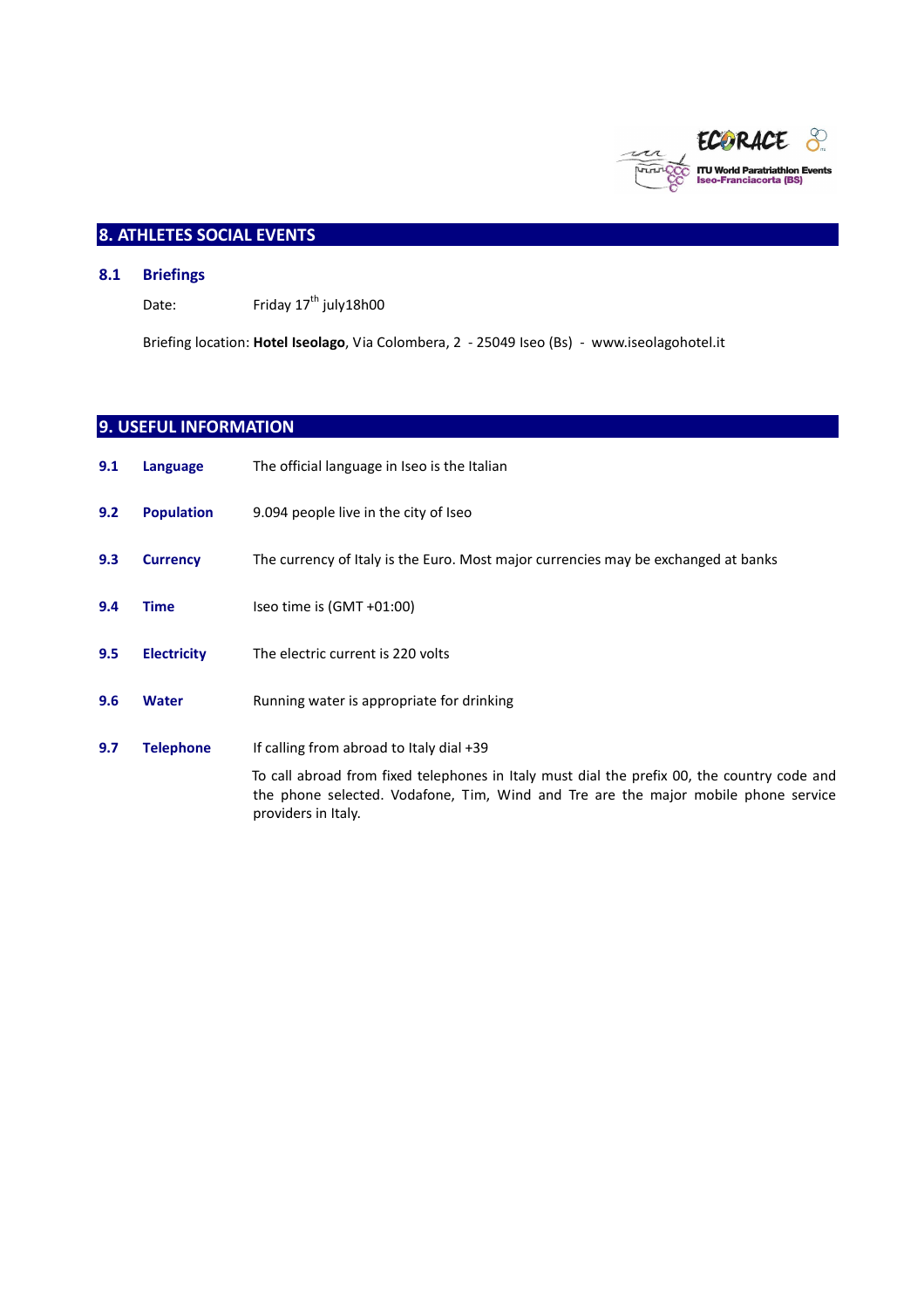

# **10. USEFUL NUMBERS**

## **MEDICAL EMERGENCY**

**AZIENDA OSPEDALIERA MELLINO MELLINI – OSPEDALE CIVILE DI ISEO**  Giardini Giuseppe Garibaldi, 7 - 25049 Iseo - telefono 0039.030 98871

**CROCE ROSSA ITALIANA**  Via per Rovato, 13 - 25049 Iseo - telefono 0039.030.9840769 - numero emergenza 118 - www.cri.it

# **GUARDIA MEDICA SERVIZIO DI CONTINUITÀ ASSISTENZIALE**

Giardini Giuseppe Garibaldi, 2 - 25049 Iseo - telefono 0039.030 9868757

# **PHARMACIES**

**FARMACIA COMUNALE**  via Roma, 84 - 25049 Iseo - telefono 0039.030 980322 - www.farmacia@comune.iseo.bs.it

**FARMACIA GANDOSSI**  piazza Giuseppe Garibaldi, 38 - 25049 Iseo - telefono 0039.030 980630 - www.farmaciagandossi.it

# **FARMACIA MACULOTTI PAOLA**

via Risorgimento, 91 - 25049 Clusane - telefono 0039.030 989029 - www.farmaciamaculotti.it